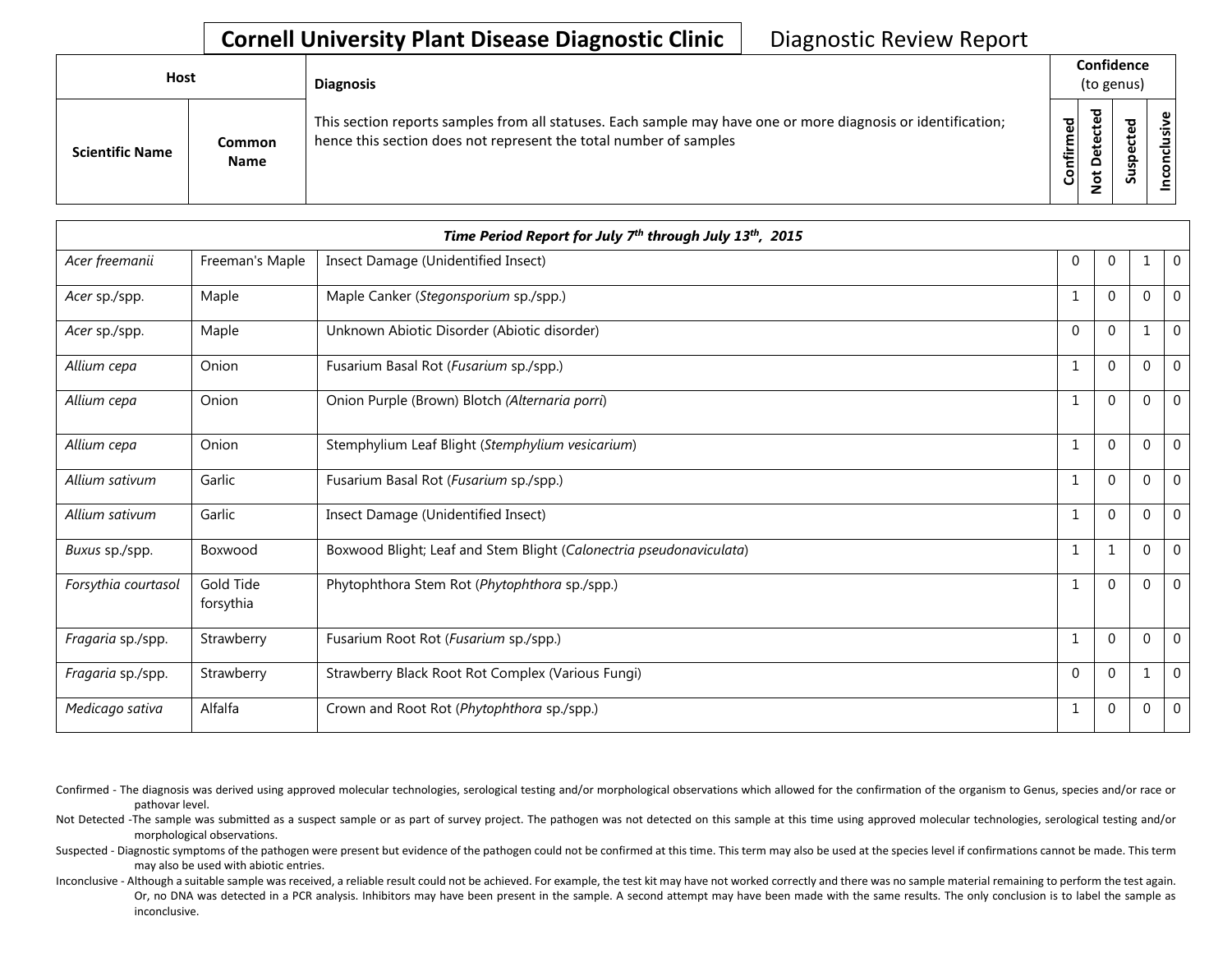## **Cornell University Plant Disease Diagnostic Clinic** | Diagnostic Review Report

| Host                   |                       | <b>Diagnosis</b>                                                                                                                                                                   |                          | Confidence<br>(to genus) |    |           |  |
|------------------------|-----------------------|------------------------------------------------------------------------------------------------------------------------------------------------------------------------------------|--------------------------|--------------------------|----|-----------|--|
| <b>Scientific Name</b> | Common<br><b>Name</b> | This section reports samples from all statuses. Each sample may have one or more diagnosis or identification;<br>hence this section does not represent the total number of samples | 59<br>Ē<br>≞.<br>둘<br>ලි | ъ<br>Φ<br>ى<br>-         | ഄഁ | ω<br>ِ تِ |  |

| Phaseolus vulgaris         | Snap Bean; green<br>bean         | Insect Damage (Unidentified Insect)                                 | 1           | $\Omega$    | 0            | $\mathbf 0$    |
|----------------------------|----------------------------------|---------------------------------------------------------------------|-------------|-------------|--------------|----------------|
| Picea abies                | Norway Spruce                    | Not Pathogen; Saprophyte (Secondary Agents; Saprophytes; Unspecif.) | $\mathbf 1$ | $\Omega$    | 0            | $\mathbf 0$    |
| Picea abies                | Norway Spruce                    | Unknown Abiotic Disorder (Abiotic disorder)                         | $\Omega$    | $\Omega$    | 1            | $\overline{0}$ |
| Pinus strobus              | Eastern White<br>pine            | Canavirgella Needle Cast (Lophophacidium dooksii)                   | 1           | $\Omega$    | 0            | $\mathbf{0}$   |
| Stewartia sp./spp.         | Stewartia                        | Additional Sample Requested (Identification Analysis)               | 1           | $\Omega$    | 0            | $\mathbf{0}$   |
| Stewartia sp./spp.         | Stewartia                        | Scale Insects (Order homoptera)                                     | 1           | $\Omega$    | 0            | $\mathbf 0$    |
| Thuja occidentalis         | North. White<br>(american) cedar | Pestalotiopsis Needle Blight; Tip Blight (Pestalotiopsis sp./spp.)  | 1           | $\Omega$    | $\mathbf{0}$ | $\mathbf 0$    |
| Thuja occidentalis         | North. White<br>(american) cedar | Root Damage (Abiotic disorder)                                      | $\Omega$    | $\mathbf 0$ | 1            | $\mathbf{0}$   |
| Turfgrass mixed<br>species | Turfgrass                        | Anthracnose (Colletotrichum cereale)                                | 1           | $\Omega$    | 0            | $\mathbf{0}$   |
| Turfgrass mixed<br>species | Turfgrass                        | Brown Patch (Rhizoctonia sp./spp.)                                  | 1           | $\Omega$    | 0            | $\mathbf 0$    |
| Vitis sp./spp.             | Grape                            | Dagger Nematodes (Xiphinema sp./spp.)                               | $\Omega$    | 1           | 0            | $\mathbf 0$    |
| Vitis sp./spp.             | Grape                            | Fungivorous Nematodes (Aphelenchus sp./spp.)                        | 1           | $\Omega$    | 0            | $\mathbf 0$    |

Confirmed - The diagnosis was derived using approved molecular technologies, serological testing and/or morphological observations which allowed for the confirmation of the organism to Genus, species and/or race or pathovar level.

Not Detected -The sample was submitted as a suspect sample or as part of survey project. The pathogen was not detected on this sample at this time using approved molecular technologies, serological testing and/or morphological observations.

Suspected - Diagnostic symptoms of the pathogen were present but evidence of the pathogen could not be confirmed at this time. This term may also be used at the species level if confirmations cannot be made. This term may also be used with abiotic entries.

Inconclusive - Although a suitable sample was received, a reliable result could not be achieved. For example, the test kit may have not worked correctly and there was no sample material remaining to perform the test again. Or, no DNA was detected in a PCR analysis. Inhibitors may have been present in the sample. A second attempt may have been made with the same results. The only conclusion is to label the sample as inconclusive.